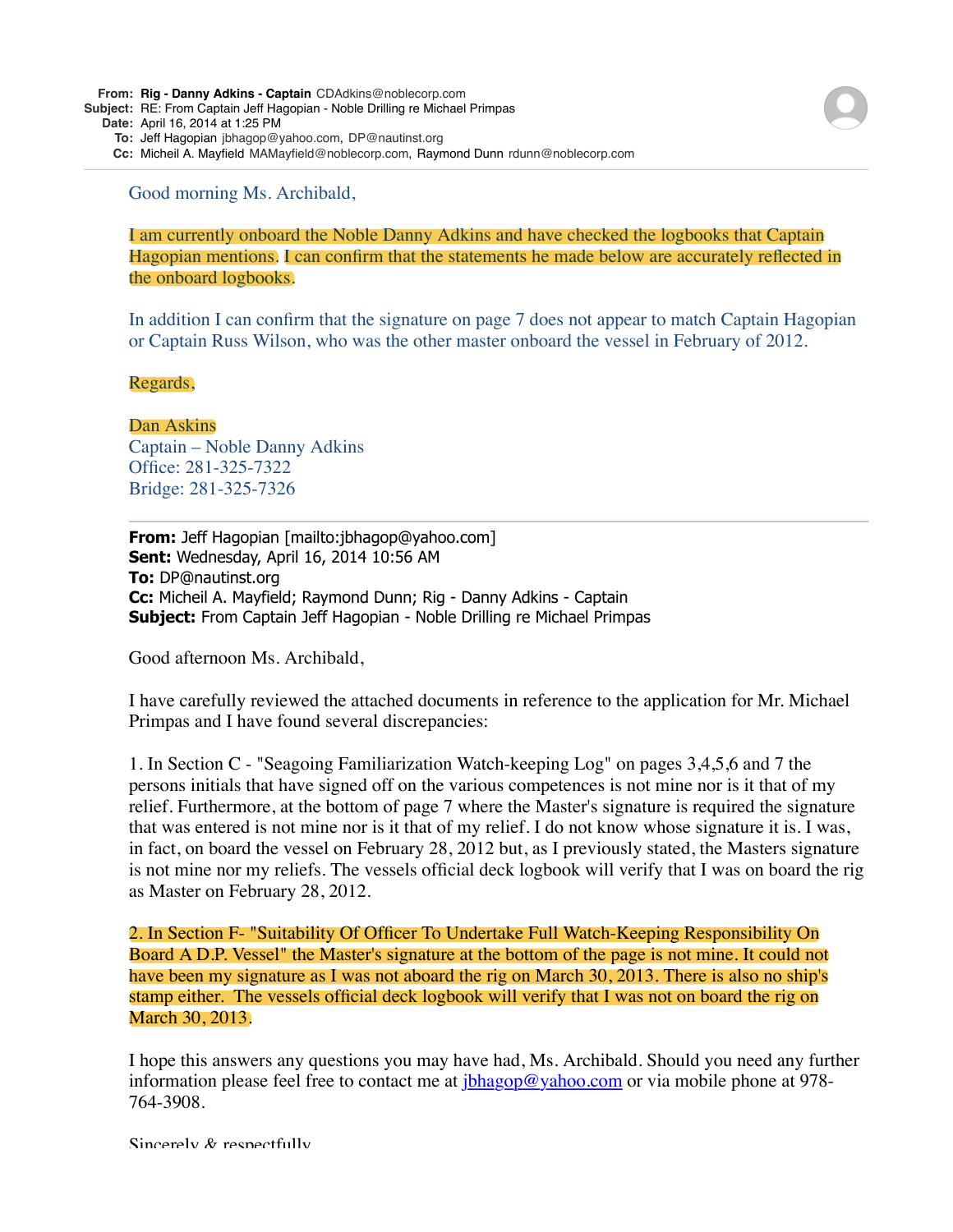Sincerely & respectivity,

Captain Jeffrey B. Hagopian Noble Danny Adkins

Sent from my iPad

Begin forwarded message:

**From:** Rig - Danny Adkins - Captain <**CDAdkins@noblecorp.com> Date:** April 15, 2014 at 10:18:59 AM EDT **To:** Jeff Hagopian < $\frac{i}{b}$ hagop@yahoo.com> **Subject: FW: From Captain Jeff Hagopian - Noble Drilling**

Regards,

Dan Askins Captain – Noble Danny Adkins Office: 281-325-7322 Bridge: 281-325-7326

**From:** DP [[mailto:DP@nautinst.org\]](mailto:DP@nautinst.org) **Sent:** Tuesday, April 15, 2014 5:42 AM **To:** Rig - Danny Adkins - Captain **Subject:** RE: From Captain Jeff Hagopian - Noble Drilling

Dear Capt Hagopian,

With reference to the attached scan of Mr Primpas' logbook, please could you confirm that all the dates are correct, that you witnessed the completion of Mr Primpas' Familiarisation and Watch-keeping experience, and that the signature throughout the logbook belongs to you?

We look forward to hearing from you soon.

Kind regards

**Olivia Archibald** Professional Services Executive

**The Nautical Institute** 202 Lambeth Road, London SE1 7LQ, United Kingdom **T**: +44 (0)20 7928 1351 **F**: +44 (0)20 7401 2817 **E**: [dp@nautinst.org](mailto:dp@nautinst.org) **W**: [www.nautinst.org](http://www.nautinst.org/)

Please note that the DP department take calls on Tuesdays and Thursdays only.